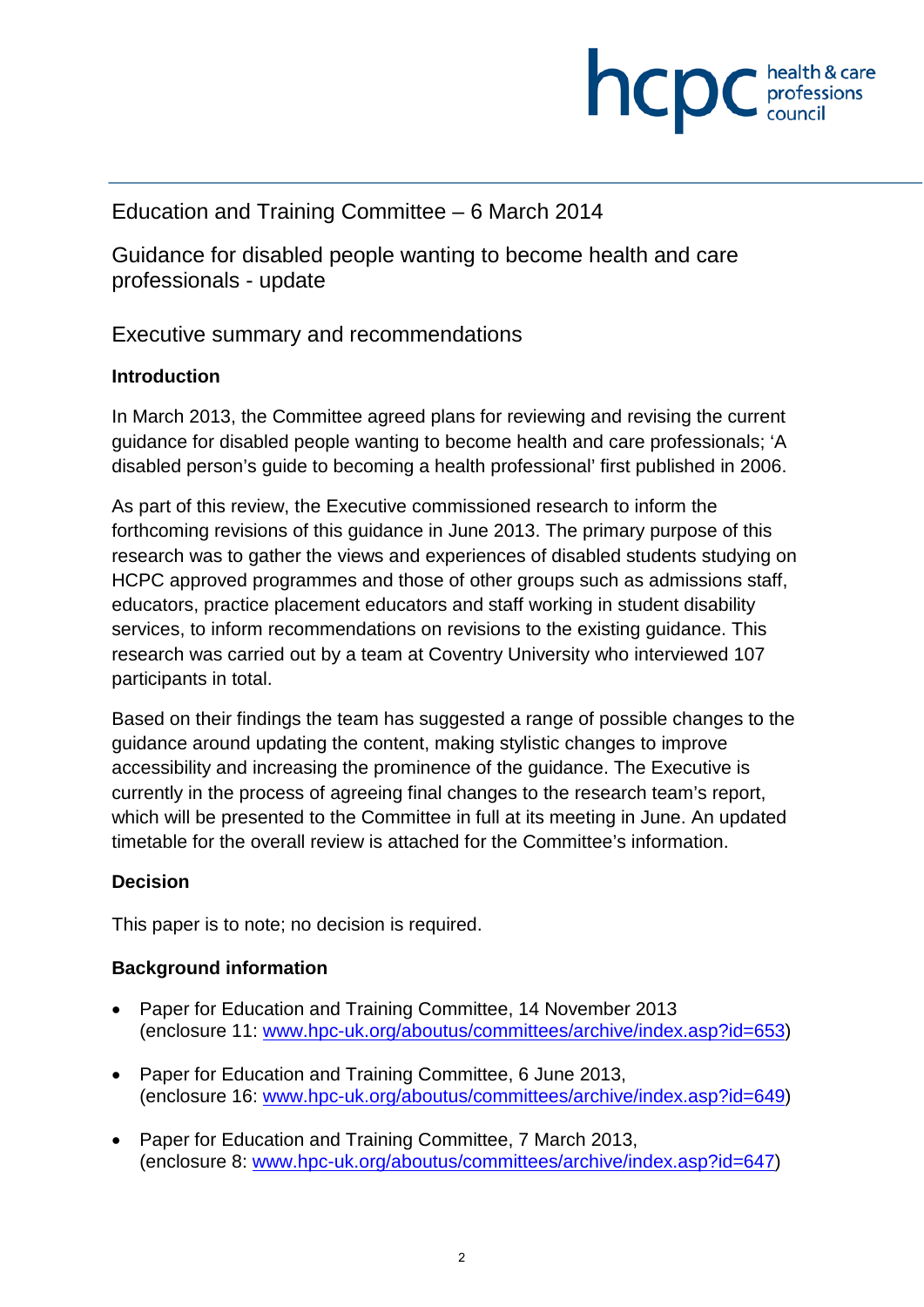# **Resource implications**

None as a result of this paper

# **Financial implications**

None as a result of this paper

### **Appendices**

None

# **Date of paper**

14 February 2014